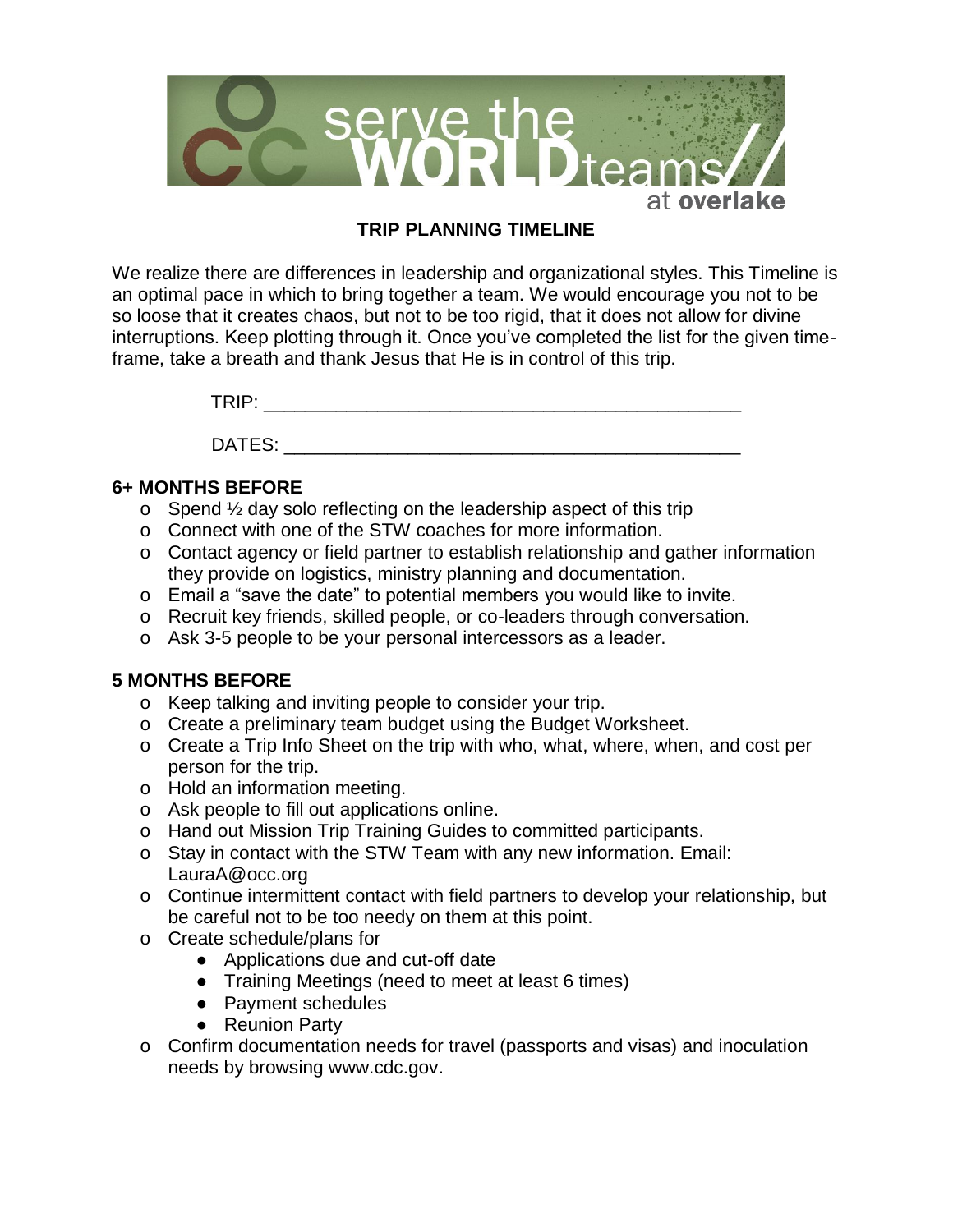## **4 MONTHS BEFORE**

- o Hold first training meeting (or repeat an info meeting).
- o Select team participants and deal with those who aren't a good fit for this specific trip. Ask a STW Coach for help if needed.
- o Meet with any participants one on one whom you do not know.
- o Ensure that all applications and deposits have been submitted.
- o Have team apply for passports if they don't have.
- o Confirm trip focus and ministry needs with field partners.
- o Create a preliminary schedule/itinerary for the trip.
- o Begin team fundraising events (including personal prayer and support letters).

## **3 MONTHS BEFORE**

- o Confirm that all participants have passports and applied for visas (recommend that you do this as a group).
- o Confirm that all participants have begun or completed necessary inoculations and scheduled any appointments with doctors/dentists.
- o Hold Training Meeting # 2
- o Continue team support-raising. Remind them of upcoming  $2<sup>nd</sup>$  payment deadline for airfare.
- o Delegate trip responsibilities to team members.
- o Encourage team members to submit all necessary documents to the STW team (copies of passports/visas, Medical Consent, Release of Liability and Policy Agreement).
- o Begin researching airfare.

# **2 MONTHS BEFORE**

- o Reconfirm project, team size, and lodging/transportation with field partner.
- o Purchase and ship project materials if applicable. (Your team can also check a 2<sup>nd</sup> bag for ministry supplies that you take as a team).
- o Second payment is due (50% of total to cover airline tickets).
- o Book airline tickets.
- o Hold Training Meetings 3 & 4.
- o Order printed materials, supplies, etc. related to your ministry project.
- o Follow up on required documents needed for STW

## **1 MONTH BEFORE**

- o Hold Training Meetings 5 & 6.
- o Pick a Sunday for Team Commissioning with your STW Coach.
- o Distribute in-country emergency contact phone numbers and final itinerary to team members (guide online in Team Leader's section)
- o Edit prayer guide template and distribute to team (template online in Team Leader's Section). Confirm prayer support of 5-7 people for each participant.
- o Complete support raising (100% in by 3 weeks before leaving).
- o Work with STW Office to get medical insurance for all team members.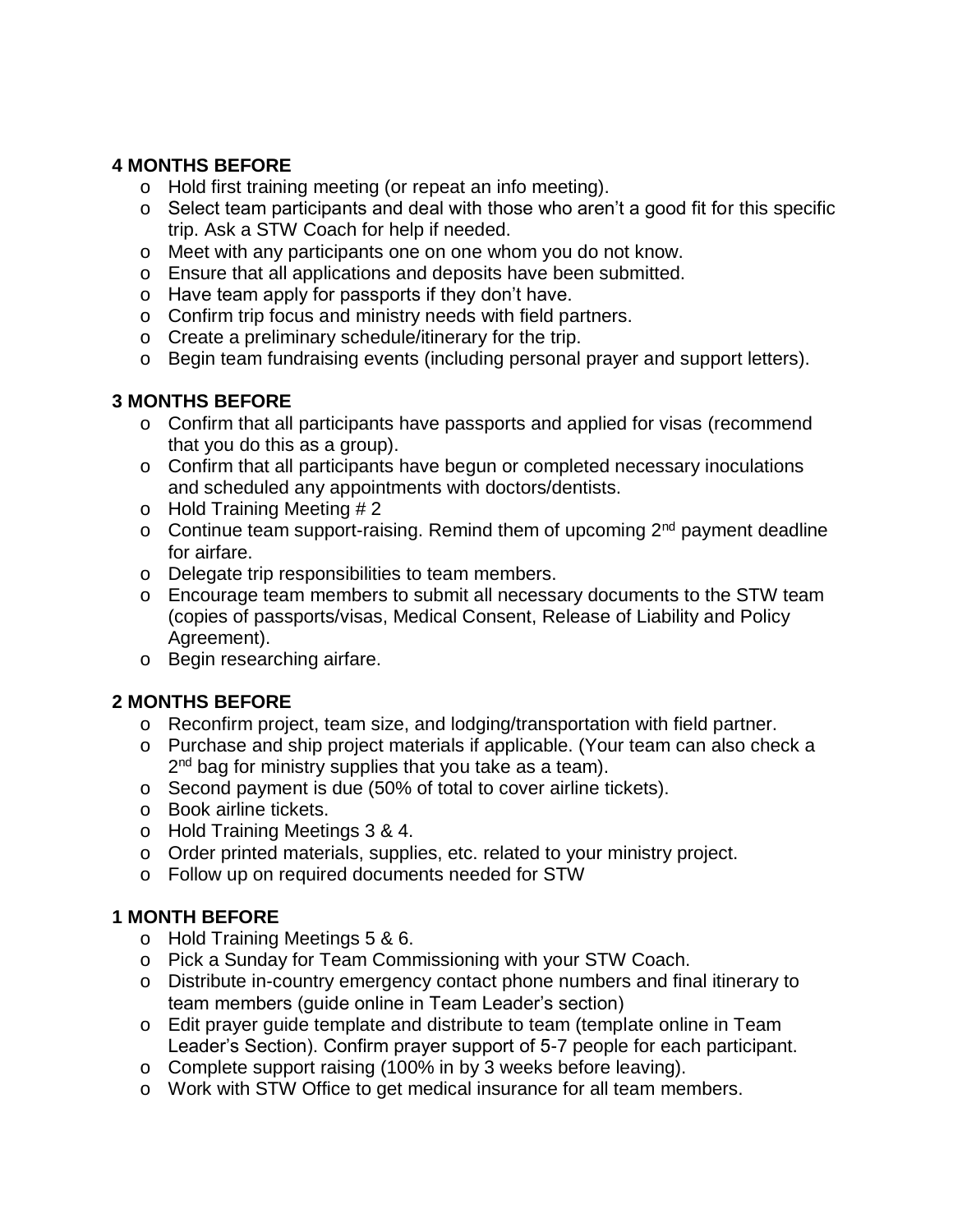- o Request your Cash Advance check from [Lizw@occ.org](mailto:Lizw@occ.org) for cash needed in country for the trip.
- o Have each participant sign the Team Covenant.
- o Confirm and collect any forms still not turned in.

## **2 WEEKS BEFORE**

- o Make prayer a personal priority over travel details.
- o Be prepared for a few more emails and phone calls than usual
- o Final funding deadline for any late support raisers.
- o Divide and hand-out ministry supplies for team members to pack.
- o Pick up & pack Mission Trip Devotional Books from the STW office (1 for each team member)
- o Create team and logistics notebook. Notebook contents:
	- Contact information for field partner
	- Copy of tickets and itinerary
	- Copy of passport and visa page for each participant
	- Medical Consent forms for each participant
- o Pick up and sign for cash advance. Take to bank to cash.
- o Set time and place for meeting/departure.
- o Organize transportation to and from the airport.
- o Hold Optional Final Gathering Dessert and Commissioning Night with family and supporters.
- o Participate in your Sunday prayer commissioning.

# **DAY OF DEPARTURE**

- o Be sure all team members and luggage are at the airport ready for check-in at least three hours (for international) or two hours (for domestic) before departure.
- o Confirm all luggage has ID both inside and outside.
- o Pray together.
- o Keep any students or kids with you and under tight supervision on the front side of getting to the gate. Keep an eye on first time international travelers.
- o Buy everyone a bottle of water to drink at the airport.

# **FIRST DAY ON THE FIELD**

- o Remind team not to drink tap water or use to brush teeth.
- o Have orientation time with local personnel.
- o Establish daily schedule including individual devotions and team debriefs.
- o Try to keep team awake if possible. Take a walk, get some exercise.

# **DURING THE TRIP**

- o Hold team devotions and worship every morning.
- o Hold team debrief sessions every evening.
- o Work and serve hard.
- o Watch out for culture shock.
- o Seek individual conversations with each team member.